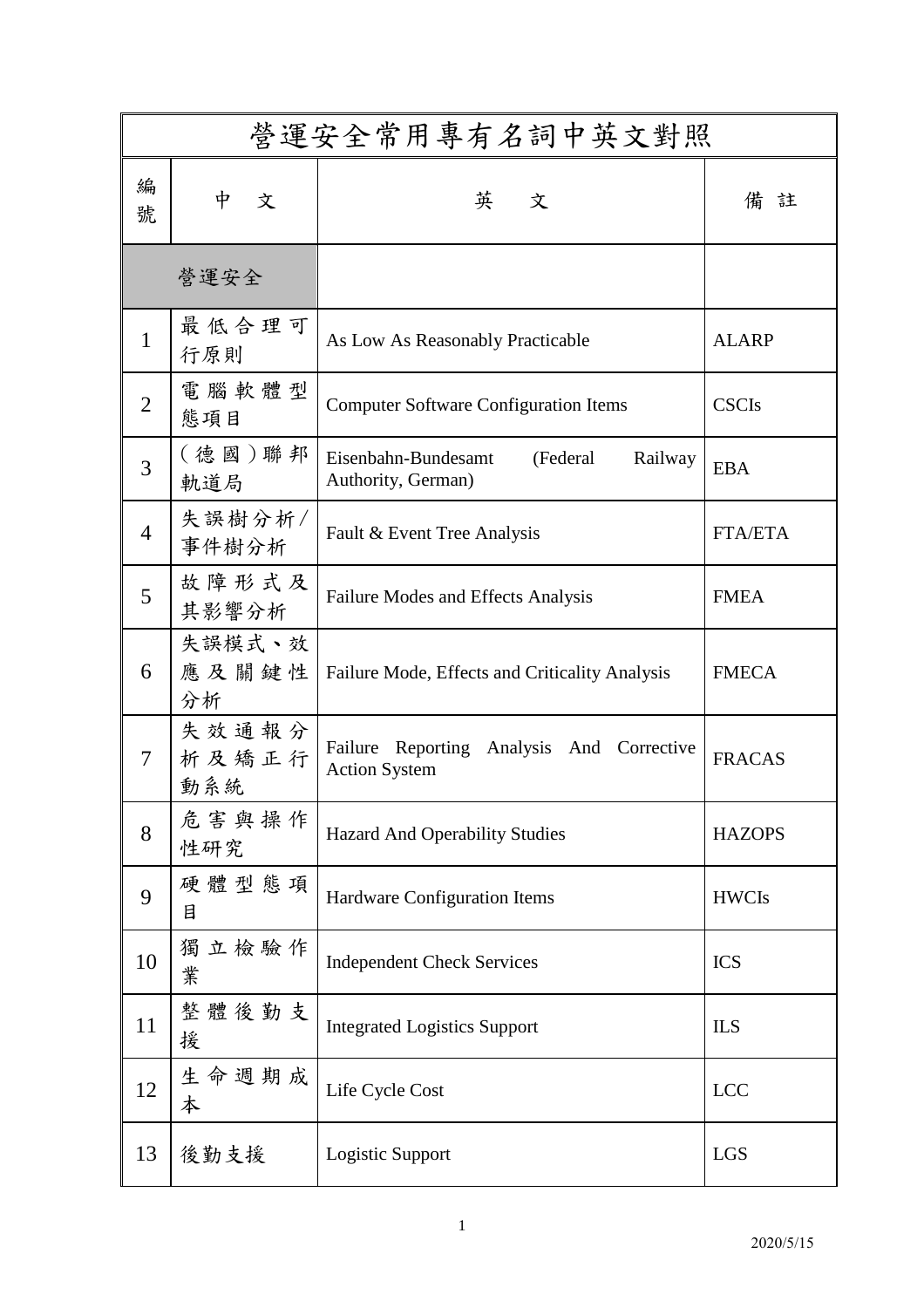| 營運安全常用專有名詞中英文對照 |                         |                                                             |              |  |
|-----------------|-------------------------|-------------------------------------------------------------|--------------|--|
| 編<br>號          | 中<br>文                  | 英 文                                                         | 備<br>註       |  |
| 14              | 平均復原時<br>間              | Mean Time to Restoration                                    | <b>MTTR</b>  |  |
| 15              | 平均失效公<br>里數區間           | Mean Km Between Failure                                     | <b>MKMBF</b> |  |
| 16              | 美國國家防<br>火協會            | National Fire Protection Association, USA                   | <b>NFPA</b>  |  |
| 17              | 美國職業安<br>全及衛生協<br>會     | Occupational Safety & Health Administration,<br><b>USA</b>  | <b>OSHA</b>  |  |
| 18              | 初步危害分<br>析              | Preliminary Hazard Analysis                                 | <b>PHA</b>   |  |
| 19              | 量化風險評<br>估              | <b>Quantified Risk Assessment</b>                           | QRA          |  |
| 20              | 以可靠度為<br>中心之維護          | <b>Reliability Centred Maintenance</b>                      | <b>RCM</b>   |  |
| 21              | 可靠度,妥善<br>率,維護度及<br>安全性 | Reliability, Availability, Maintainability<br>and<br>Safety | <b>RAMS</b>  |  |
| 22              | 系統安全保<br>證計畫            | <b>Systems Safety Assurance Plan</b>                        | <b>SAP</b>   |  |
| 23              | 系統危害分<br>析              | <b>System Hazard Analysis</b>                               | <b>SHA</b>   |  |
| 24              | 安全完整度<br>等級             | <b>Safety Integrity Level</b>                               | <b>SIL</b>   |  |
| 25              | 安全管理系<br>統              | <b>Safety Management System</b>                             | <b>SMS</b>   |  |
| 26              | 地震安全停<br>機              | Safe Shutdown in Earthquake                                 | <b>SSE</b>   |  |
| 27              | 列車防護警<br>告系統            | Train Protection and Warning System                         | <b>TPWS</b>  |  |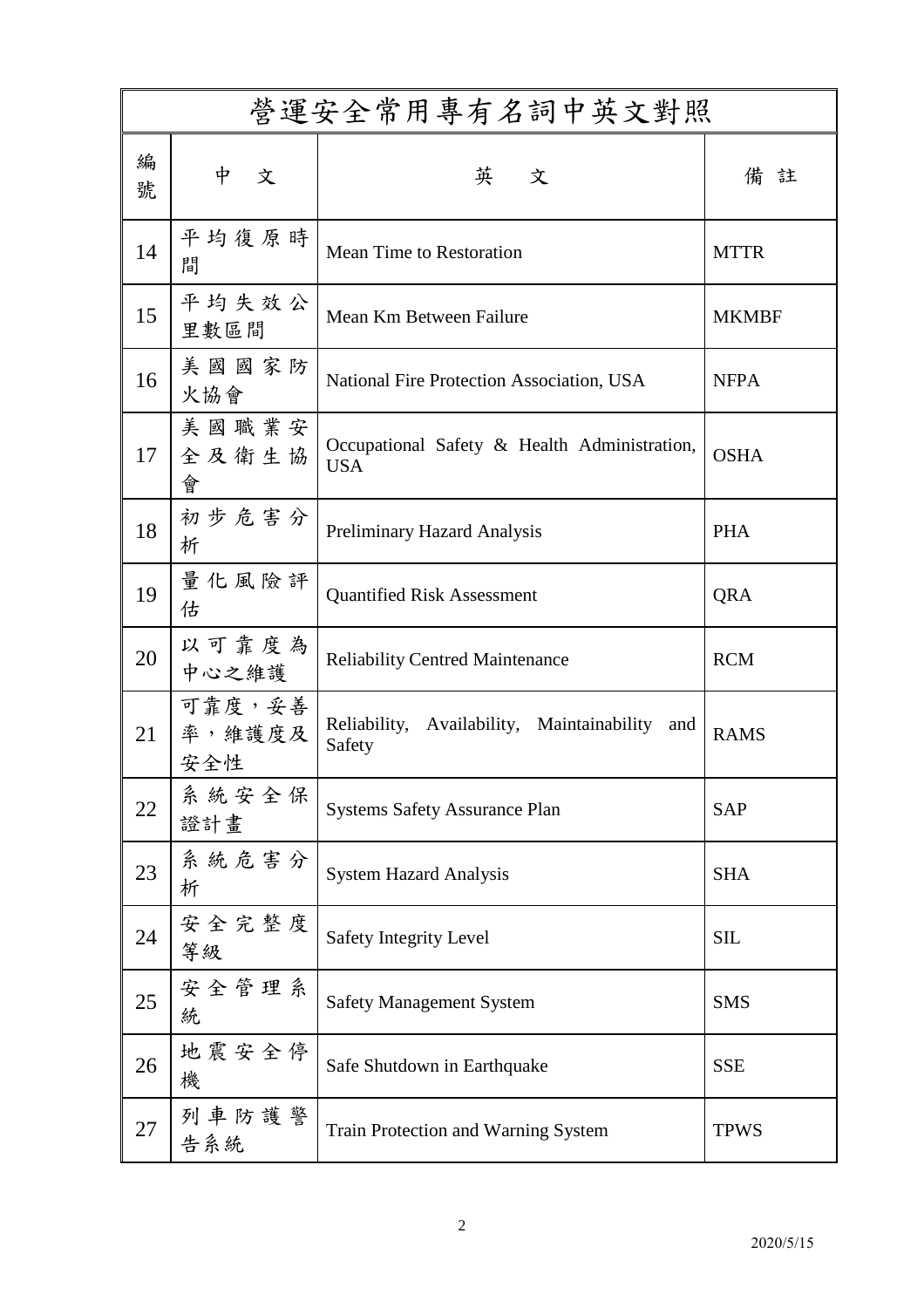| 營運安全常用專有名詞中英文對照 |                                       |                                                                                                                                    |            |  |
|-----------------|---------------------------------------|------------------------------------------------------------------------------------------------------------------------------------|------------|--|
| 編<br>號          | 中<br>文                                | 英 文                                                                                                                                | 備<br>註     |  |
| 28              | 國際鐵道聯<br>盟                            | Union Internationale des Chemins de fer<br>(International Union of Railways)                                                       | <b>UIC</b> |  |
| 29              | 國家安全計<br>畫                            | <b>State Safety Program</b>                                                                                                        | <b>SSP</b> |  |
|                 | 監<br>查                                |                                                                                                                                    |            |  |
| $\mathbf{1}$    | 竣工                                    | <b>Works Completion</b>                                                                                                            |            |  |
| $\overline{2}$  | 履勘                                    | Final Inspection & Testing for Revenue Service                                                                                     |            |  |
| 3               | 監查                                    | Inspection                                                                                                                         |            |  |
| $\overline{4}$  | 營運準備                                  | <b>Operation Preparation</b>                                                                                                       |            |  |
|                 | 鐵路法                                   |                                                                                                                                    |            |  |
| 1               | 鐵路附屬事<br>業經營規則                        | <b>Regulation for Railway Ancillary Business</b>                                                                                   |            |  |
| $\overline{2}$  | 鐵路行車及<br>其他事故損<br>害賠償暨補<br>償費發給辦<br>法 | Rules Governing Payment of Compensation of<br>Damages and Indemnity Arising out of Railway<br><b>Operation and Other Accidents</b> |            |  |
| 3               | 地方營、民營<br>及專用鐵路<br>監督實施辦<br>法         | Regulation for Supervision of Local Railway,<br>Priate Railway and Exclusive Railway                                               |            |  |
| $\overline{4}$  | 鐵路運送規<br>則                            | <b>Regulation for Railway Transportation</b>                                                                                       |            |  |
| 5               | 鐵路行車規<br>則                            | <b>Regulation for Railway Operation</b>                                                                                            |            |  |